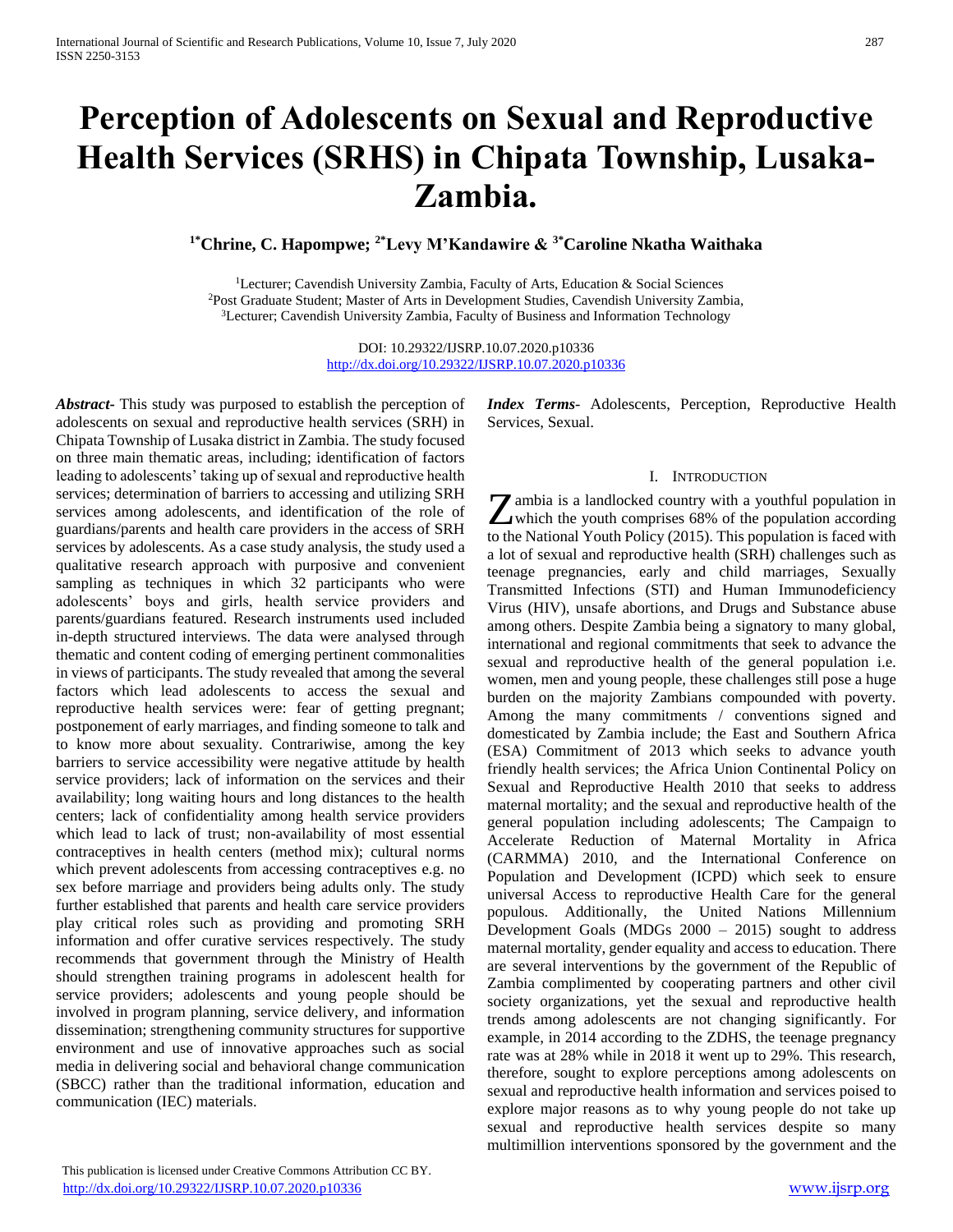donor community. The findings should help shape the programming perspective for better responses to the ADH needs.

## **1.1. Problem Statement**

 Sexual and reproductive health service utilization by the adolescents is pathetic. This is reflected in the ill health of young people among many other issues. Adolescent pregnancies are on the increase as the number of schools' dropouts are very high year in year out among adolescent girls. For example, the Ministry of Education through its Statistical Bulletin indicated that 13,640 girls dropped out of school in 2017 due to unplanned adolescent pregnancies. In 2018 according to the ZDHS, child marriages increased from 28% to 29%. Utilization of contraceptives or modern family planning methods is also low among young people in Zambia. Low condom use contributes to transmission of sexually transmitted infections including HIV/AIDS and unplanned pregnancies. In order to address the various barriers responsible for these indicators, there is need to effectively understand and further engage the different actors especially at the community level on social and gender norms.

## **1.2. Study Objectives**

## **1.2.1. Main Objective**

 To establish the perception of adolescents on sexual and reproductive health services (SRH).

## **1.2.2 Specific Objectives**

- i. To identify factors which lead adolescents to take up SRH services, particularly contraception services.
- ii. To determine barriers to accessing and utilizing SRH services among adolescents
- iii. To ascertain the role of guardians/parents and health care providers in addressing adolescents' access to SRH services.

## II. LITERATURE REVIEW

## **1.2. Background**

 Globally, adolescents face different sexual and reproductive health challenges such as lack of access to quality SRH information and services, teenage pregnancy, drugs and substance abuse, sexual abuse, rape, defilement, unsafe abortions, STIs and HIV among other. This is because most adolescents are sexually active. Similar trends are happening in Zambia as well. About 32% of adolescents aged 15 to 17 years and 60% of those aged 18-19 years are sexually active in Zambia; but only 40% of adolescents report regular condom use (ZDHS 2018). The adolescent girls who are not using condoms or contraceptives are at greater risk of contracting HIV and other STIs and having unplanned pregnancies with some of them ending in maternal mortality caused by unsafe abortions or because their bodies are not fully developed to go through delivery. According to the ZDHS (2018), about 6 Girls who give birth during adolescent years have a greater risk of death than women who have children in their early 20s, and their babies are at a higher risk of negative health outcomes or complications such as low birth weight and greater risk of neonatal death. Almost 1 in 5 adolescent girls aged 15 to 19 is already married (compared to only 1 in 100 adolescent boys). One (1) out of every 4 girls aged 17 is either pregnant or already has a child; by age 19, this figure

 This publication is licensed under Creative Commons Attribution CC BY. <http://dx.doi.org/10.29322/IJSRP.10.07.2020.p10336> [www.ijsrp.org](http://ijsrp.org/)

is 6 out of every 10 girls. Many of these pregnancies are unplanned; 25% of married adolescents have an unmet need for contraceptives, and this figure is likely higher among unmarried adolescent girls. Between a period of 5 years i.e. 2013 and 2018, Zambia recorded an increase in the number of teenage who have begun child bearing. According to ZDHS 2013/14, 28% of teenage girls had started bearing children while in 2018 it was at 29%. Adolescents are also affected by HIV and AIDS. According to the ZDHS (2018), HIV prevalence among youth aged 15-24 who have had sexual intercourse in the past year, 3.8% are HIV positive. The trend is that HIV prevalence among youth is higher in urban areas (5.3%) than in rural areas (2.6%). HIV prevalence is higher among young women than young men (5.6% versus 1.8%). This is the reason why it was important to investigate factors that prevents adolescent girls from accessing SRH services. The perception also affects the service uptake. Understanding the adolescents' perception is key in determining the nature of interventions needed in order to help rescue the situation.

## **1.1. Contraceptives Utilization and Barriers among Adolescents and Young People**

 Family planning represents a 'best buy' in global efforts to achieve sustainable development and attain improvements in sexual and reproductive health. Ensuring access is amongst key transformative strategies that underpin health and sustainable development. It confers fertility choices on women and couples within a human rights framework. By meeting contraceptive needs of all women, significant public health impact and development gains accrue. At the same time, governments face the complex challenge of allocating finite resources to competing priorities, each of which presents known and unknown challenges and opportunities. As such, there is a need to carefully consider the estimated costs and benefits for each proposed investment in health, education, social welfare, and security. Zambia has experienced a slow but steady increase in contraceptive prevalence, with slight decline in total fertility rate (TFR), over the past 20 years. Increasing voluntary modern contraceptive use among women offers opportunities to reduce unintended pregnancy while effectively harnessing the demographic dividend in order to bolster socioeconomic outcomes for households and communities.

 The African Union in 2017 declared a theme dubbed *harnessing demographic dividend through investing in the youth identified family planning as one of the key pillars of investments*. This means reduction in maternal mortality and encouraging economic independence as most investment will be in education instead of family responsibilities. Therefore, making investments in voluntary family planning (FP), underpinned by a human rights framework as a pillar for accelerating development and socioeconomic advancement is of paramount importance. Through multilevel interventions aimed at averting unintended pregnancies, Zambia – and other low- and middle-income countries – can reduce their age dependency ratios and harness economic growth opportunities awarded by the demographic dividend while improving the health and quality of life of the population.

 Among the goals set by the global community for sustainable development is Goal 3.7, "By 2030 ensure universal access to sexual and reproductive health care services,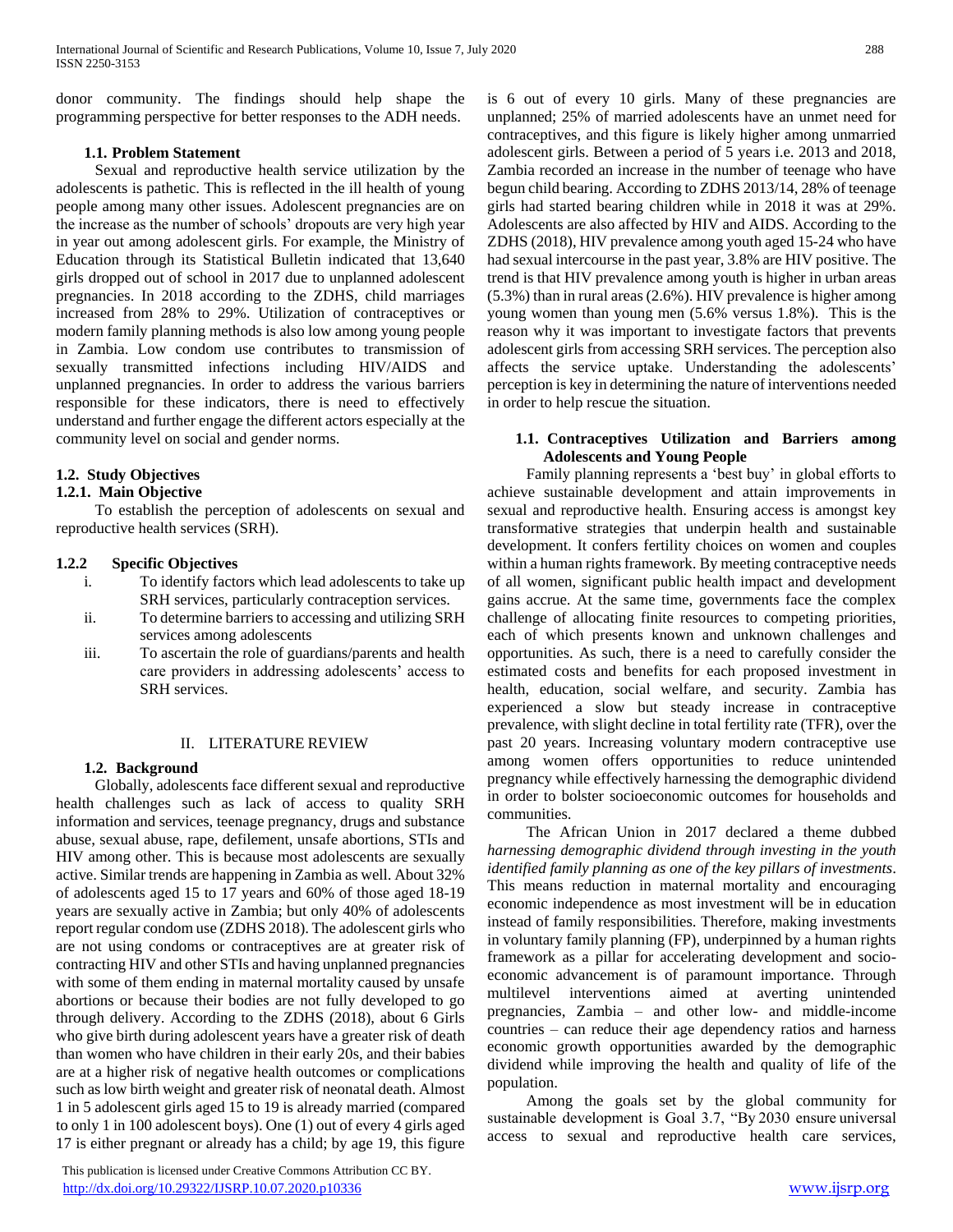including family planning (FP) information and education, and the integration of reproductive health into national strategies and programs." Meeting all contraceptive and maternal and newborn health care needs would result in substantial health and development gains, yielding dramatic reductions of unintended pregnancy, safe and unsafe abortions, maternal deaths, and newborn deaths. Investments in family planning offers benefits beyond fertility, further downstream of the maternal and newborn care continuum. Low-income countries with high fertility rates are at risk of having poor maternal and child health, economic stagnation, environmental degradation, and political unrest. Countries in general that do not utilize FP have been trapped in a vicious poverty cycle, with women bearing a disproportionate burden.

 Despite the greater investments in family planning in Zambia, Adolescents' access to the services is not appealing. Data from the 2018 Zambia Demographic and Health Survey (DHS) reveal that 20% of women of childbearing age have an unmet need for FP, meaning that about 20% of married women of childbearing age wish to prevent or delay childbearing but are not using any form of family planning. In addressing unmet needs, efforts to expand FP access may focus either on the concerns and needs of women who have never used or women who discontinued the use due to stock-outs, side-effects, partner preferences, or other reasons.

 In addition to having high levels of unmet needs, Zambian women commence childbearing early, with more than one-third reporting they gave birth before their 18<sup>th</sup> birthday and more than 50% by age 20. Among adolescent girls aged 15–19, 29% had given birth or been pregnant, with a median age of 19.1 years for first birth. While child marriage in Zambia has declined in recent years, over 30% of girls aged 20–24 reported being married before age 18, one of the highest rates in the world. The culmination of early childbearing and unmet needs for FP contribute to a high birth rate in Zambia, at 40 per 1,000 populations per year, by contrast with the worldwide average of 19 per 1,000. The Government of the Republic of Zambia (GRZ) has been actively working to generate demand, expand dialogue on FP, and improve FP access and quality in a coordinated effort guided by the national costed implementation plan. This plan emerged in response to the 2012 London Summit on Family Planning, where the government articulated several commitments to improving contraceptive outcomes by 2020, including a commitment to increasing voluntary FP access for those in need by doubling its budget for FP commodities and enhancing community-based outreach, with the goal of reaching a modern contraceptive prevalence rate of 58%. As of August 2016, GRZ reported substantial progress in securing FP commodities and building provider capacity, as well as engaging traditional and religious leaders in dialogues surrounding child marriage and adolescent pregnancy.

 GRZ's focus on adolescents and rural women is critical, since these groups have historically lagged in contraceptive uptake. Strategies to engage adolescents include continued support of comprehensive sexuality education in schools through capacity strengthening of teachers and peer educators, identifying youth-friendly service access points and address existing stigma at health facilities inhibiting youth FP uptake, and clarifying age of consent regulations to improve youth access. In addition to FP demand generation and securing FP commodities for these groups,

 This publication is licensed under Creative Commons Attribution CC BY. <http://dx.doi.org/10.29322/IJSRP.10.07.2020.p10336> [www.ijsrp.org](http://ijsrp.org/)

it is also important to combine FP efforts with other policy interventions, particularly those aimed at reducing early marriage and promoting school retention for girls.

 Decades of research have clearly established the benefits of voluntary FP services as a health, development, and human rights priority. It has a direct impact on women's health and socioeconomic development. There is a pressing need to invest more in voluntary FP services in general and, specific to the Zambian context, to realize the development potential associated with high and sustained contraceptive use. This requires the engagement of diverse stakeholders, economic and planning decision-makers, as well as traditional and religious leaders. With proper planning and investments in FP and related supportive programs the country is posed for improved health among its citizens especially the adolescents' girls, spurring long-term economic growth and continued improvements in education, and overall quality of life.

 In order to address the various barriers responsible for these indicators i.e. teenage and unplanned pregnancies, maternal mortality, sexual transmitted infections, HIV, abortion among other, there is need to effectively understand and further engage the different actors especially the adolescents themselves and communities in order to address social and gender norms. Health system efficiencies and effective prioritization is key to attaining improved health outcomes for the Zambian population particularly adolescents. While a clear process for planning and budgeting is routinely followed and theoretically guides prioritization of health service delivery, guidance for administrators and clinicians in optimizing the impact of their programmatic decision making is insufficient especially due to absence of the data regarding adolescents perceptions of the intended program focus. Providing sufficient data-driven evidence and guidance to optimize programmatic decision making requires a systematic approach to strengthening systems and building capacity. It is therefore imperative to interrogate adolescents' perceptions of the SRH services as well so as not to be shooting in the air with the programs.

 In relation to fertility, according to the Zambia Demographic Health Survey of 2018, Zambia has one of the highest total fertility rates in the world (4.7 children per women), urban areas have a lower TFR (3.4) than rural areas (5.8). This could be attributed to different reasons including lack of access to modern contraceptives, sexual gender-based violence, early marriages and teenage pregnancy. The percentage of women aged 15-19 who have begun childbearing increases with age, from 6% among those age 15 to 53% among those age 19. In Zambia currently about 20% of women in reproductive age group have unmet needs for modern contraceptives. The low utilization of contraceptives also contributes to the high fertility rate.

 Adolescent fertility comes with its own challenges. The physiological, educational, or economic consequences of adolescent fertility do not occur in a social vacuum. Social contexts shape the consequences of physiological and demographic events in subtle yet profound ways. One muchdiscussed example of how biology and society interact is the "biosocial gap" between menarche and socially sanctioned childbearing. The wider this gap, the greater the likelihood of conceiving an unsanctioned child. More generally, society shapes key values that dictate when young women begin bearing children and how their giving birth is regarded by their families as well as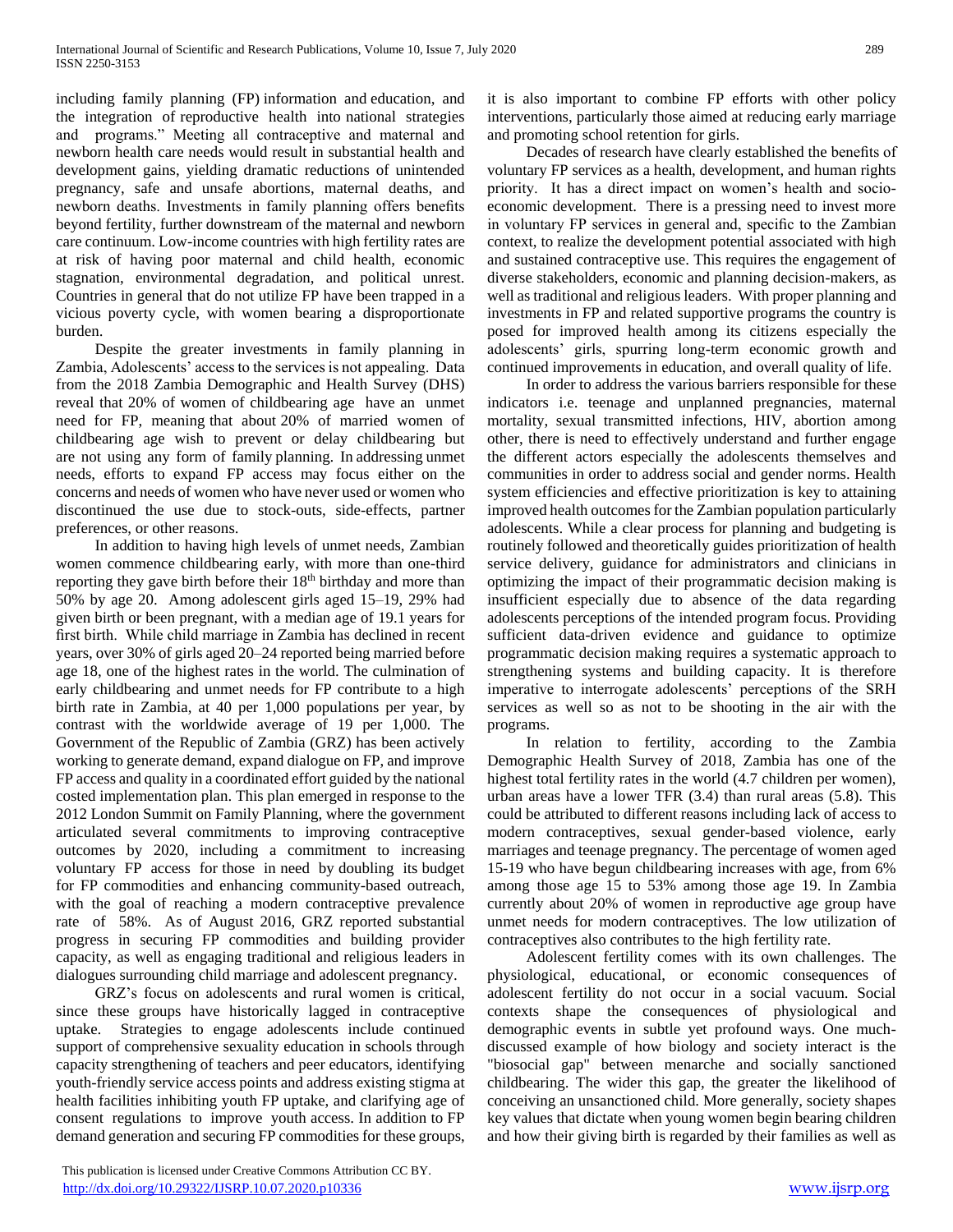by health and welfare services. For very young married women living in rural areas, where society may define early childbearing as normal and even desirable, the social and economic risks of not bearing children probably outweigh the physical risks of bearing children. By contrast with remote rural areas, urban areas have better health care facilities, not to mention long-term educational and training opportunities—factors that should, in theory, improve health outcomes for young women and their children. The government through the Ministry of Health has made marked efforts to provide primary health care and maternity services for mothers and young girls in the past years. Yet although many of the risks of adolescent pregnancy can be offset by affordable prenatal care and the use of contraceptives, adolescents often avoid public medical facilities where their presence would expose the fact that they were engaging in illicit sexual activities.

 Access to health services at the health centers by adolescents has a lot of issues such as the crowdedness of the facilities. It is a good idea to have all services available at the center, yet the popularity of clinics is also a drawback to adolescents. The consulting area offers little privacy, especially, as is often the case, if it is separated from the waiting area only by a thin cloth. The crowded waiting room is constantly buzzing with gossip: whose child has been sent to secondary school, who was seen alone with whom, who may be pregnant, who is leaving her husband, and so on. The sheer lack of privacy surfaces in other ways as well. Clients know that records are written down and kept and that clinic staff are frequently their neighbors or relatives. It becomes more difficulty if the pregnant adolescent with no sanctioned attachment to a man to fare in such a setting. Many pairs of eyes shrewdly appraise her condition and exchange contemptuous looks. Some women actually make comments, and all ears are trained to the consulting area as she enters. While being attended to, she is likely to be chastised by the attending staff for her condition, and her morals are likely to be loudly questioned.

 Reducing adolescent fertility and addressing the multiple factors underlying it are essential for improving sexual and reproductive health and the social and economic well-being of adolescents. There is substantial agreement in the literature that women who become pregnant and give birth very early in their reproductive lives are subject to higher risks of complications or death during pregnancy and birth than their peers, and their children are also at greater risk of morbidity and death than children born to older women. Therefore, preventing births very early in a woman's life is an important measure to improve maternal health and reduce infant mortality. Furthermore, having children at an early age curtails a woman's opportunities for socioeconomic improvement, particularly because young mothers are less likely to keep on studying and, if she needs to work, may find it especially difficult to combine family and work responsibilities. The adolescent birth rate also provides indirect evidence of young people's access to health services since youth, in particular unmarried adolescent women, often experience difficulties in access to sexual and reproductive health services.

## **1.1. Gaps in Literature**

 The absence of studies on the perspective of adolescents on sexual and reproductive health services was identified as a potential data gap. Although most studies have been done regarding adolescents' teenage pregnancy, factors affecting teenage pregnancy, effective adolescent health programming, evaluation of school re-entry policy and health consequences of early sexual debut, none of the studies have been able to dig deeper and get the perspective of adolescents and young people on how they feel about the adolescent sexual and reproductive health services along with the role of parents/guardians and health care providers in addressing their plight. Most programs are designed and implemented to help address the sexual and reproductive health of adolescents and young people and yet the situation seems not to be changing for example teenage pregnancies still remain high at 29% according to the demographic health survey of 2018 (ZDHS 2018) which is a 1% increase from 2014 studies. School dropouts have also continued to increase. One wonders whether interventions are working or are not being executed to deal with the specific issues. Therefore, this research sought to explore the perspective of adolescents and young people on sexual and reproductive health services.

## **1.1. Theoretical Framework**

 Access to Health care services by adolescent and young people is dependent on a number of factors including attitude of the service providers, availability of the services, distance to the service delivery points and also awareness on the services. It is also the issue of behavioral change. This study was anchored on the behavior change theory by Piotrow *et al*. (1997) which claims that behavior change is a process and thus it must go through 5 stages. The professed stages are i.e. *Knowledge, Approval, Intention, Practice and Advocacy* (KAIPA). This model is believed to transform and facilitate behavior change in that it proposes that before change in practice and attitude, there is need for Knowledge. After acquiring knowledge, it must be approved, then intention to act develops, from intention they move to practice and then advocate for the issues. It is indeed difficulty for a person to adopt new behavior. This theory will be tested in relation to adolescents' uptake of the sexual and reproductive health services.

 Crucially, it is professed that sexual and reproductive health and rights (SRH) are essential for sustainable development because of their links to gender equality and women's wellbeing, their impact on maternal, newborn, child, and adolescent health, and their roles in shaping future economic development and environmental sustainability [\(www.government.nl](http://www.government.nl/)). Yet, in many parts of the world, sexual and reproductive health and rights (SRH), are not universally protected, promoted and fulfilled because of weak political commitment, inadequate resources, persistent discrimination against women and girls, and an unwillingness to address issues related to sexuality openly and comprehensively. As a result, many people have inadequate sexual and reproductive health services over the course of their lives. The many manifestations of this lack of SRH include a high number of unwanted (teenage) pregnancies, many unsafe abortions, high maternal mortality and morbidity, a continuation of the HIVepidemic.

 It is assumed that young people face disproportionately large obstacles when it comes to their SRH. With the biggest cohort of young people ever, SRH for all cannot be achieved without taking the needs and aspirations of young people seriously and without informing them on their possibilities and available choices. If young people are better informed about their options,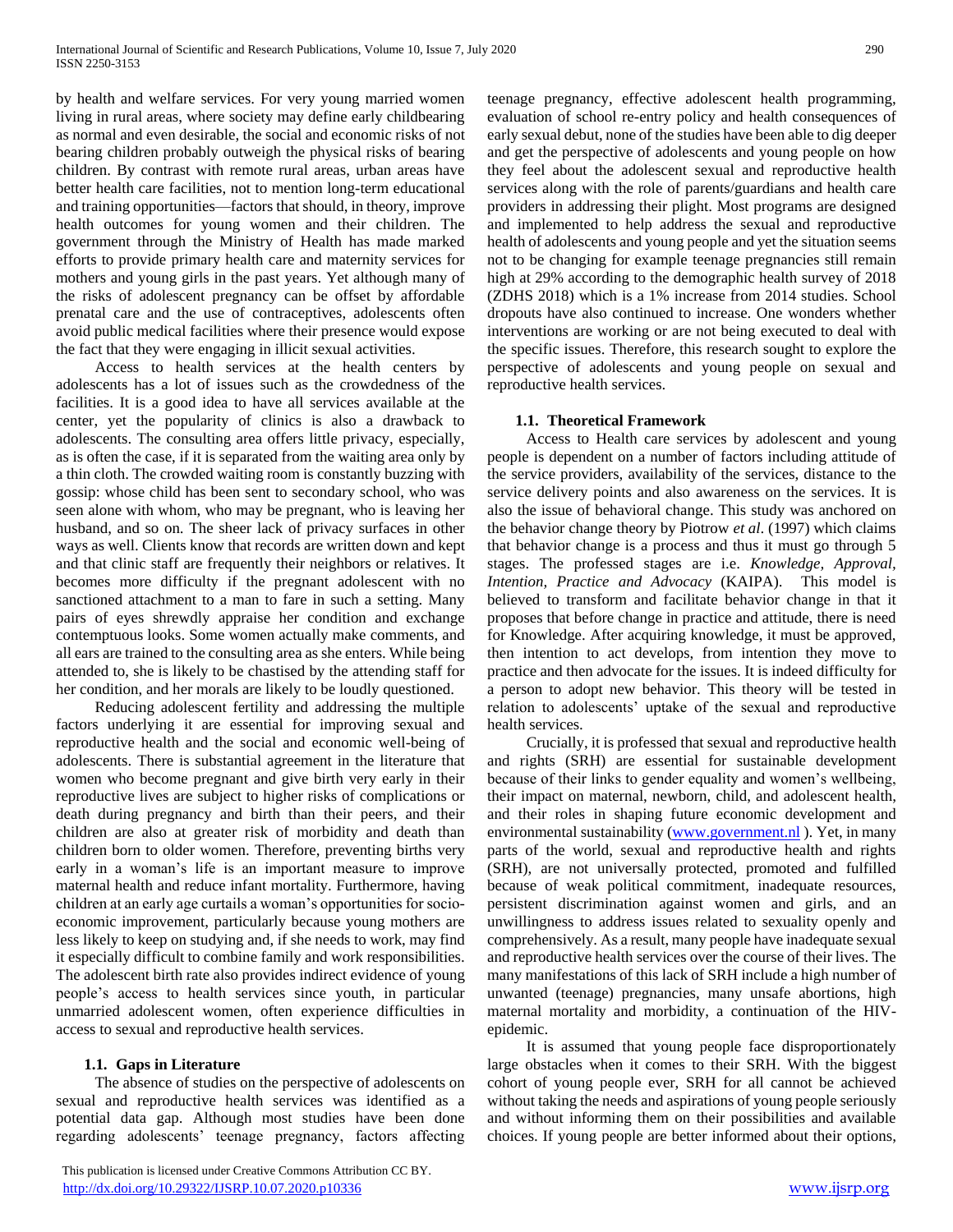and if this translates to change in attitude and behavior, they may be better equipped to make healthy choices. If, at the same time services are if addresses specific needs, the number of unwanted pregnancies, the number of (unsafe) abortions and the number of STI's, including HIV, and maternal mortality will decline. This will also contribute to gender equality, justice and generational equality on the longer run.

## **1.2. Conceptual Framework**

 Adolescent and young people whether male or female need sexual and reproductive health information and services in order to lead carefree lifestyles. However, the gender, sex and education levels have a bearing on their behavior according to how they are socialized. This can also affect their self-esteem which can be low, moderate or high. The upbringing compounded with the attitude of the service providers can affect their perception of the adolescent sexual and reproductive health information and services. This may also have effect on the utilization of the sexual and reproductive health information and services. Figure 1 below depicts the study's conceptual model in which information / service availability, attitude of service providers, bio data and literacy levels (independent variables) are causal to effective utilization of sexual and reproductive health services (dependent variable). The perception of adolescents on sexual and reproductive health information and services is depicted as a moderating variable

# Independent valuables



- Attitude of the service providers i.e. Judgmental, authoritative,
- Availability of the services
- Age, Sex and Gender
- Literacy levels

-



Dependent variable



**Figure 1**: Study's Conceptual Framework **Source**: Researcher's Construction (2020)

## III. METHODOLOGY

 The study utilized the Case study research type. Yin (1984:23) defines the case study research method "as an empirical inquiry that investigates a contemporary phenomenon within its real-life context; when the boundaries between phenomenon and context are not clearly evident; and in which multiple sources of evidence are used. According to Block (1986) the detailed qualitative accounts often produced in case studies not only help to explore or describe the data in real-life environment, but also help to explain the complexities of real life situations which may not be captured through experimental or survey research. Although case study methods remain a controversial approach to data collection, they are widely recognised in many social science studies especially when in-depth explanations of a social behaviour are sought after (Yin, 1994). The target population for this study was the adolescent and young people aged between 16 years to 24 years. According to the world health organization adolescents and young people are defined as people aged between  $10 - 24$  years[, www.who.int.](http://www.who.int/)

 This publication is licensed under Creative Commons Attribution CC BY. <http://dx.doi.org/10.29322/IJSRP.10.07.2020.p10336> [www.ijsrp.org](http://ijsrp.org/)

 The study was targeted at the adolescents and young people in Lusaka's Chipata Compound which has a total population of about 45,000 people of which about 9,000 (20%) are adolescent and young people aged  $15 - 24$  year. The study was targeted at both girls' and boys' adolescents and young people in the compound. The sample was drawn from the adolescents and young people who frequent Chipata Health Centre through the youth friendly health corner as the main target group. Other secondary audience included the health care providers at the health center and adult parents through the neighborhood health committee (NHC) which is found at the Clinic. The neighborhood health committee of the clinic comprise different people from the communities where a clinic is. There main duties include governance of the community-based health programs such as health promotion and demand creation. The study sample size was purposively and conveniently sampled from this group based on the arguments by Altunisik et al., (2004) that a sample size between 30 and 500 at 5% confidence level is generally enough for a qualitative research. The data collection tools included in-depth interviews with health care providers, adolescents, parents/guardians and monkey methods to a limited degree. In order to come to a conclusion of the findings, the study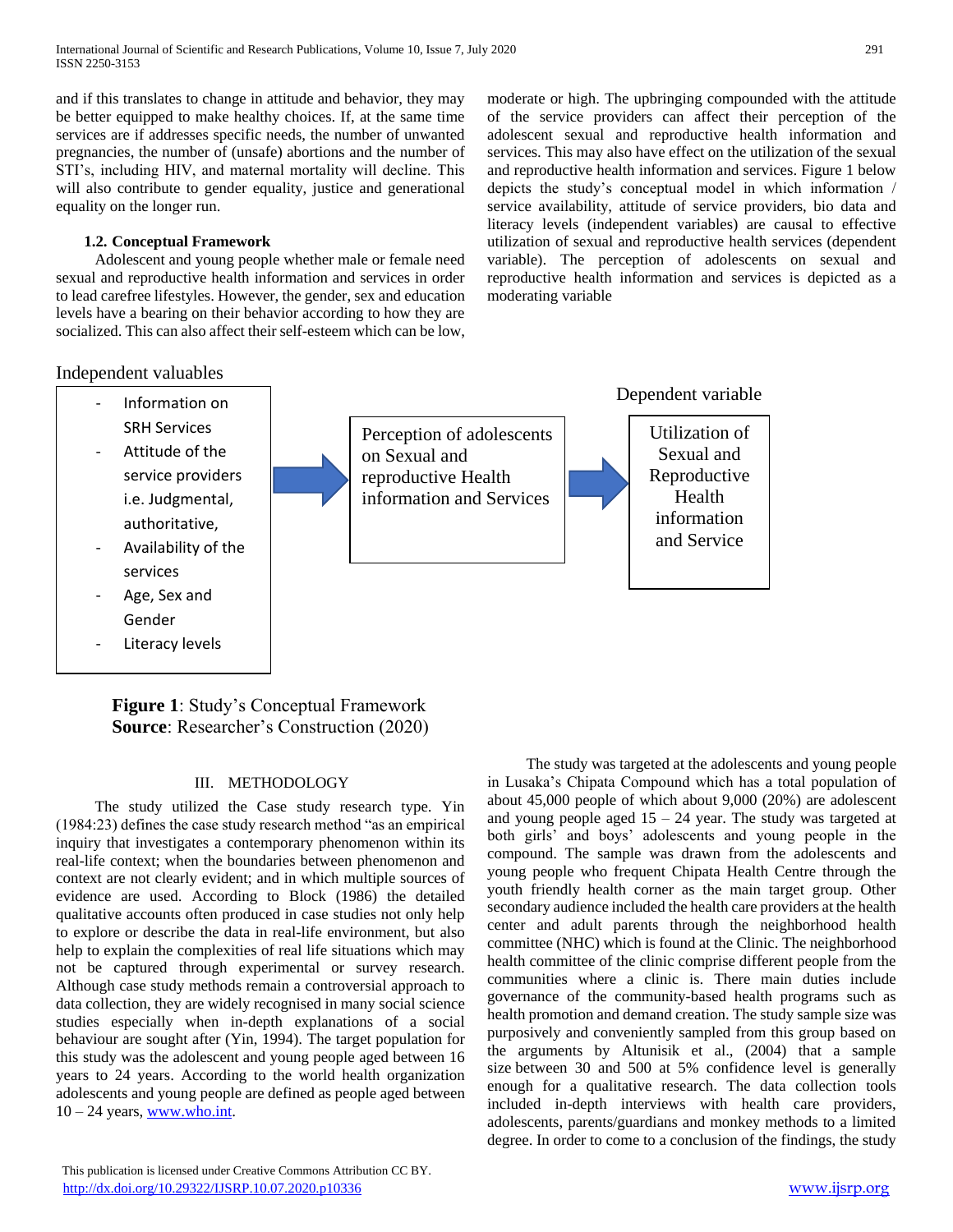utilized content and narrative analysis method (Thematic analysis). This method is used to analyze content from various sources, such as interviews of respondents, observations from the field, or surveys thus making it more appropriate to use this method for this study according to Mike Allen (2017).

 Ethically, the study ensured that all the study participants were aware of the study and willingly offered themselves to participate without being forced or coerced. Interviews were then administered after appointments were scheduled so as not to inconvenience anyone. To ensure maximum protection of the research participants, the study endeavored to adhere to study ethics. Anonymity and informed consent were upheld in this study. According to Bryman & Bell (2007), it is important to consider the following: research participants should not be subjected to harm in any way whatsoever, respect for the dignity of research participants should be prioritised, full consent should be obtained from the participants prior to the study and the protection of the privacy of research participants has to be ensured.

## IV. FINDINGS AND DISCUSSION

## **1.1. Adolescents Perception of SRH Services**

 Generally, the study established that there is an understanding of what sexual and reproductive health is among most adolescents. Even though most adolescents could not give a precise definition as per World Health Organization, they were able to state what it implies including giving examples. It was commonly understood as a complete wellbeing of an individual in relation to reproductive health process. "Sexual and reproductive health is a state of physical, mental and social well-being in relation to sexuality. Reproductive health is the complete state of physical, mental and social well-being and not merely the absence of disease or infirmity with relation to the reproductive system", stated one participant. Another participant indicated that it is a holistic state of health which encompasses not only the physical but the mental and social state relating to the reproductive system of a human being. According to Amnesty international (Amnestyus.org), Sexual and reproductive health (SRH) is an essential component of the universal right to the highest attainable standard of physical and mental health enshrined in the Universal Declaration of Human Rights and in other international human rights conventions, declarations, and consensus agreements. Sexual and reproductive health needs must be met for both men and women.

 On the other hand, most adolescents and young people indicated that trained adolescents or young people should provide the SRH services. This is because they can relate at personal level. *"I can express myself very well because they are able to relate to my situation than adults who only lecture you", adolescent girl*." Others stressed that peer educators or someone who is trained in ADH can be best suited to render such services as they are free to interact with them. It's easier for adolescents to talk to a fellow youth on matters affecting them even in the case of accessing SRH services. There is no judgmental tone from fellow young people especially those that are SRH activist as earlier mentioned. A young advocate who can render services to fellow young people in a user-friendly manner is of utmost significance to them. Nevertheless, others still felt that trained health care workers such as nurses, clinical officers and counsellors can also make good

 This publication is licensed under Creative Commons Attribution CC BY. <http://dx.doi.org/10.29322/IJSRP.10.07.2020.p10336> [www.ijsrp.org](http://ijsrp.org/)

providers including teachers, trained health personnel should be the best service providers, reason being they will give accurate and correct information once an adolescent want to access a service.

## **1.3. SRH services which Adolescents Seek and Why**

 Adolescents seek several sexual and reproductive health services. The services should be provided on a need basis. Among the many services that adolescents seek, the following were prominently stressed: Contraceptives such as condoms, pill, implants and injectables; menstrual health management, sex education, HIV information and testing services, emergency contraception, circumcision, family planning and IEC on SRHR, mental health, safe abortion services, counseling services including on alcohol and substance abuse, screening and treatment for sexually transmitted infections and access to information on how to use modern contraceptives. Indeed, adolescents equally have the right to health care services (IPPF, 2008) and their privacy must be respected. Human rights standards require states to respect, protect, and fulfill the right to sexual and reproductive health, and states must also ensure that individuals have the opportunity to actively participate in the development of health care policy and in individual care decisions according to Amnesty International US (Amnestyus.org).

 Furthermore, the study established many reasons why adolescents and young people seek out the SRH services. Prominent among them being: to prevent pregnancies; to prevent STIs; curiosity; peer pressure e.g. testing for HIV because others have tested; HIV/AIDS prevention; voluntary medical male circumcision; seeking information for decision making around their reproductive health. To gain more knowledge on sexual reproductive health while others it's because they feel they are of age to seek information on certain service's so that they get well informed. An adolescent would seek for an SRH service to get informed on the effects and use of condoms. So in short they seek SRH services in order to be well informed on service and the desire to be healthy.

## **1.4. Critical barriers to seeking or utilizing SRH services by adolescents**

 There are several factors that hinder adolescents and young people from accessing the sexual and reproductive health services. Lack of trust in services providers, lack of confidentiality and privacy by service providers, inadequate knowledge of where the services are provided, lack of youth friendly facilities, lack of information on SRH rights, Stigma and discrimination and negative cultural norms that prevent adolescents from freely talking about sex and anything related to reproductive health are some of the fundamental reasons that hinder adolescents from accessing the sexual and reproductive health services. Some adolescents are shy while others lack awareness and lack of sexuality education. The negative attitude from the health workers, fear and even the location of the facilities and the fees at which those services are being provided are also a barrier. Other barriers include "Judgmental tone from the service providers. You find that a young person goes to a clinic to access contraceptives. Then they find a friend to their mother/father/guardian. It becomes so difficult for them to access services because mostly they are judged and told " you're still young to access such a service. " As a result, such an adolescent will never go back to that health center.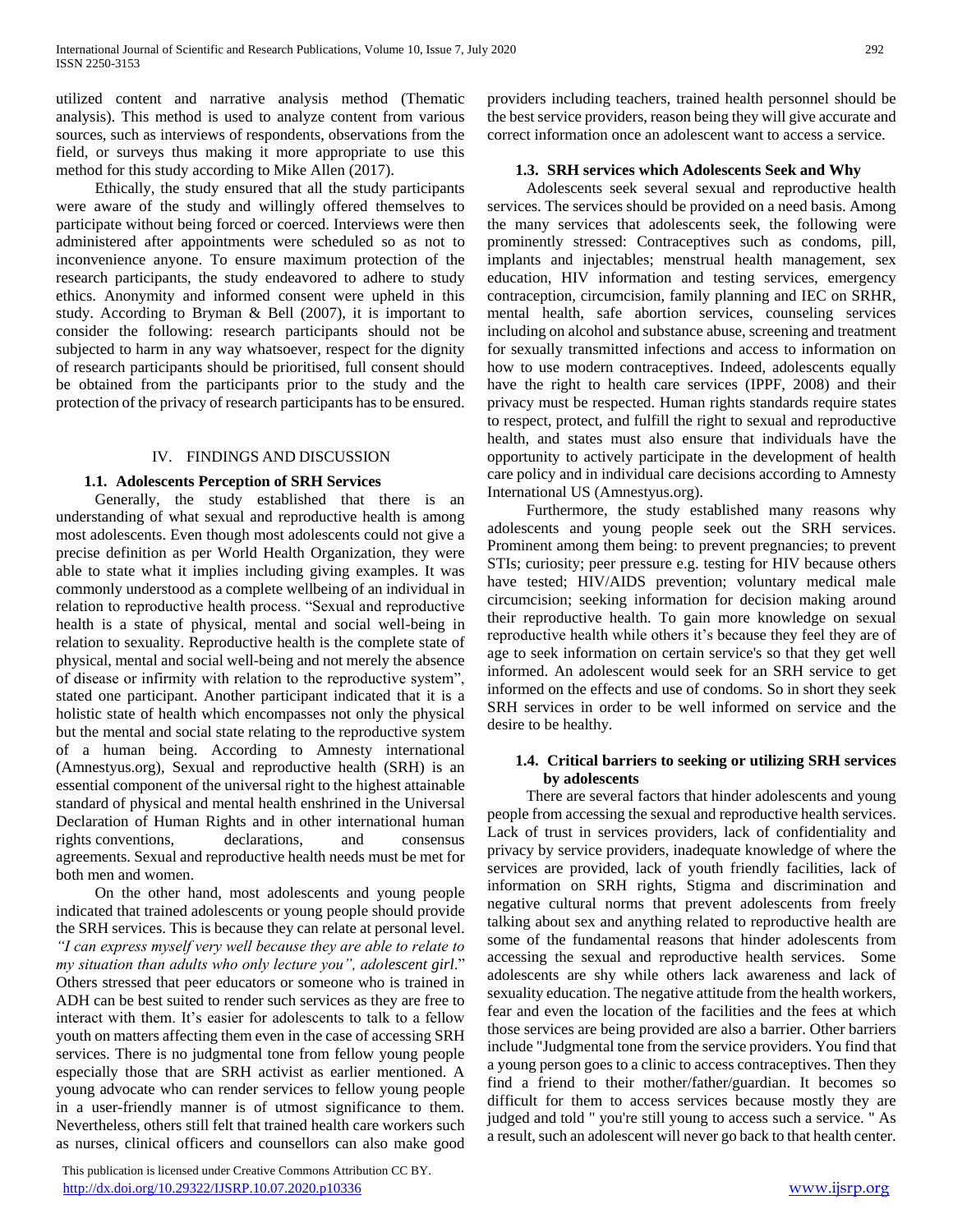The other barrier is the age gap between the adolescent and Service providers. Service providers might be free and flexible but it gets tough for an adolescent to confidently talk to someone older than them especially when accessing services like the IUDs, Condoms etc.

## **1.1. Roles of Parents/Guardians and Health Care Providers in ADH**

 Parents and guardians are major stakeholders in the adolescent sexual and reproductive health and their roles cannot be over emphasized according to the responses. Their roles stem from information provision to care and support. Parents and guardians are the first contacts for any adolescents hence they should be the first informational contact for adolescents. The parents are expected to train and teach their children about sexual health, the dos and don'ts because most children listen to parents first. Parents and guardians can also take part in talking to their children about sex and the options they have in order to prevent pregnancy and other sexually transmitted infections including HIV. Parents need to be talking to the adolescents especially when they notice that they are becoming very active, create a safe space for them. The talks should also include academics, health education such as practicing good hygiene and drugs and substance abuse. Parents and guardians can also encourage adolescents to seek sexual and reproductive health information and services. When parents are closed, adolescents and young people may end up getting information from their friends and sometimes may not even be the correct information regarding their sexuality. Open communication between parents and young people can unlock their potential and help them discover their true self. It also helps build their self-esteem. It is, therefore, important that parents develop skills that will enable them to communicate with their children amicably without infiltrating cultural values. Puberty and menarche may be difficult stages for adolescents' emotional and physical development therefore parents and guardians need to be extra skilled to handle the pressure that comes along with these developments.

 On the other hand, health care providers are very important in adolescent health services provision. They may hinder or promote access to health services by adolescents and young people. The following are some responses regarding the role of health care services providers in adolescent health. Their role is to ensure they provide information and services to adolescents without prejudice. They should ensure confidentiality and privacy to adolescents who need information and services. Their role should also be to ensure a welcoming and assuring environment to adolescents – in order to encourage those who might be scared and not confident enough to approach them. Health care services providers can also stop discriminating and stigmatizing adolescents rather they can try to empathize with them to offer better advice and the tailored services the adolescent requires. "*Since they are health care workers, they know the human body and how it functions, apart from parents, best advice comes from them because they have vast knowledge about sexual health", adolescent girl.* The information they provide should include how adolescents and young people should keep their bodies, understanding body changes, ensuring they are less vulnerable on sexual & reproductive health risks with an open heart because sometimes they can be rude. To a large extent, nurses are said to

 This publication is licensed under Creative Commons Attribution CC BY. <http://dx.doi.org/10.29322/IJSRP.10.07.2020.p10336> [www.ijsrp.org](http://ijsrp.org/)

have a negative attitude towards adolescents, if they change they can make greater impact in the lives of the adolescents.

#### V. CONCLUSION AND RECOMMENDATION(S)

 The study on the perception of adolescents on sexual and reproductive health has really given pertinent insights into the factors which contribute to adolescents and young people to seek adolescent sexual and reproductive health information and services. The factors include; fear of getting pregnant by adolescent girls, to postponed early marriages, to be healthy, to be free from STIs, to access condoms, to find someone to talk to and to know more about sexuality. This can help the programmers including stakeholders involved in sexual and reproductive health to refocus their efforts in reprograming in order to respond to adolescent health problems in a more holistic and pragmatic manner. Besides, it is also important to address the identified barriers to adolescents' seeking for services such as negative attitude by service providers, lack of information on the services and their availability, long waiting hours and long distances to the health centers, lack of confidentiality among service providers which lead to lack of trust, non-availability of most essential contraceptives in health centers (Method mix), cultural norms which prevent adolescents from accessing contraceptives e.g. no sex before marriage and providers being adults only. Parents, Guardians and health service providers are essential stakeholders in adolescent health. Parents and guardians are part of the supportive community structures that adolescents need in order to access the sexual and reproductive health services while health service providers should provide curative services as well as promote and respect sexual and reproductive health rights of adolescents without any aorta of prejudice, discrimination and stigma.

 Finally, the involvement of adolescents and young people in any efforts aimed at bettering their plight vis-à-vis in SRH should be of utmost significance among policy-makers, planners, politicians and civil society organisations if meaningful results are to be attained from the discrepancies noted in this study. Their involvement should stem from planning, designing, implementation, monitoring and evaluation of the programs.

#### **REFERENCES**

- [1] ma, J.C. and Copen E. (2010). Teenagers in the United States: Sexual Activity, Contraceptive Use, and Childbearing, National Survey of Family Growth 2006-2008. Vital and Health Statistics
- [2] AbouZahr C. (1998) Prolonged and obstructed labour: Health dimensions of sex and reproduction: the global burden of sexually transmitted diseases, maternal conditions, perinatal disorders, and congenital anomalies. WHO
- [3] Audrey Mwansa (2011) Re-entry to School after Giving Birth: An Evaluation of the Process used to Design and Implement Policy in Zambia, Ministry of Education, Lusaka, Zambia
- [4] Altunışık, R., Coşkun R., Bayraktaroğlu S. & Yıldırım E. (2004). Sosyal bilimlerde araştırma yöntemleri (3. bs). İstanbul: Sakarya Kitabevi.
- [5] Bloom, David E. and Canning (2008). The Health and Poverty of Nations: from theory to practice. Journal of Human Development
- [6] Block, E., (1986). The comprehension strategies of second language readers. TESOL Quarterly, 20, 3, 463-494.
- [7] Bryman, A. & Bell, E. (2007). "Business Research Methods", 2nd edition. Oxford University Press.